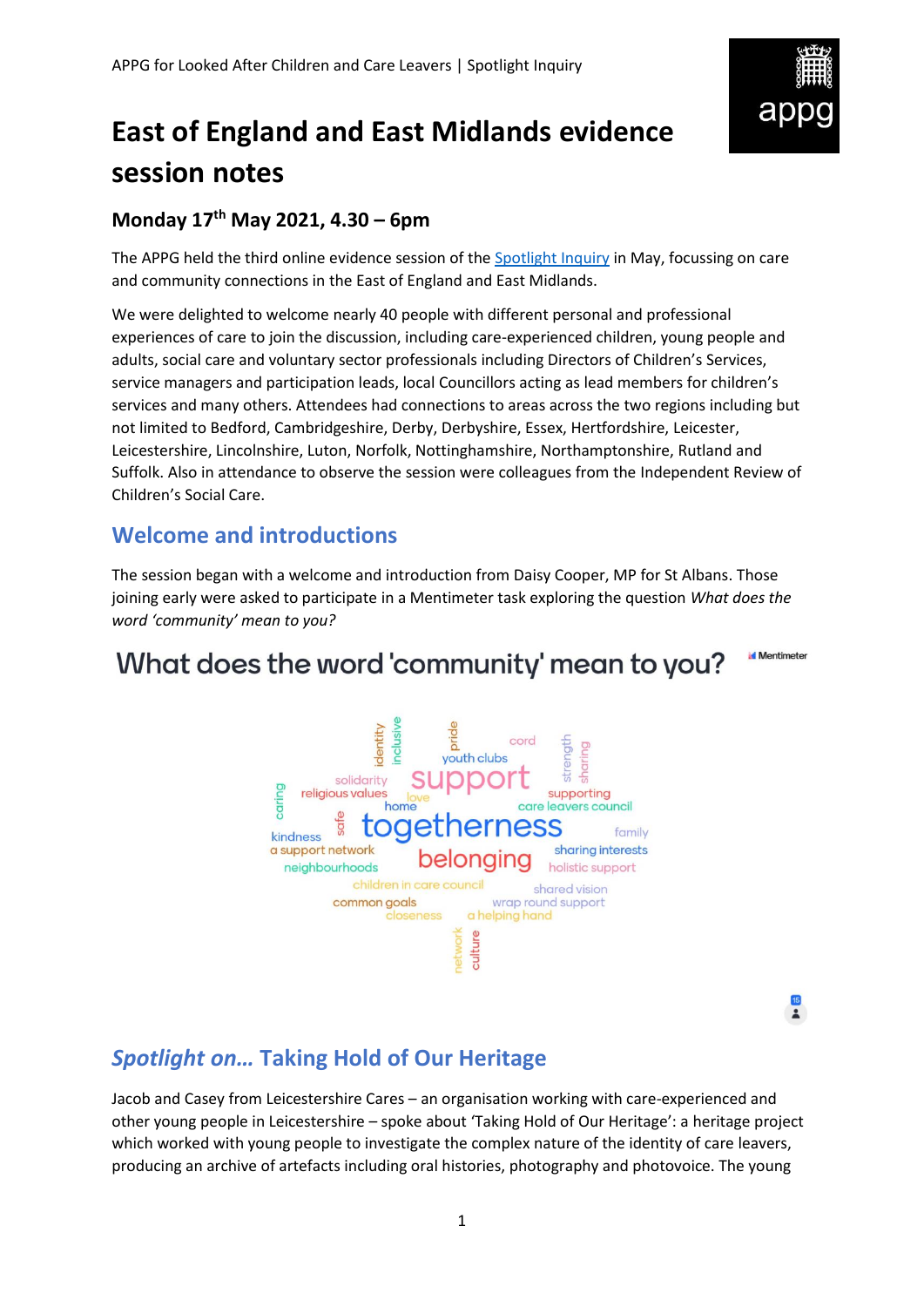people investigated the memories and experiences of Leicestershire's leaving care community, by looking at themselves, but also visiting and interviewing and documenting care experience young people.

Jacob outlined how the project began following discussions with young people who wanted to change the narrative around care to something more positive, and conversations which explored memories, items or trinkets which connected them to their past. Many spoke about not having an item which connected them to their birth family or having lost it during their time moving around in care, and negative memories

Casey spoke about the consideration of care-experienced heritage and the impact of being distanced or estranged from your family undermining typical understandings of 'heritage'.

*"We don't have stories passed down, we've got no ties to whatever made up our past, and you don't quite realise how big a thing it is until you don't actually have it."*

Casey spoke about how the project allowed young people to sit down together as the community they are to reflect on their care experience and identify what they wanted their heritage to be – recognising the positive aspects of their experiences and offering a space which provided *"some kind of control over our lives which are often chaotic and don't have a lot of control."*

Jacob noted the use of a participatory media production model which used photography, spoken wood, heritage crafts and art to make and create things which acted as a starting point for exploring memories and discussions with others and themselves. The physical book as the 'output' was powerful as a tool for showcasing the project's work.

Casey highlighted that care-experienced people often don't have pictures from when a baby or toddler.

"We don't actually know what we looked like as a kid... you don't realise that plays a huge *part of the concept of heritage… you don't have this seemingly normal and common thing…. But we have the option to create ourselves and we can become who we want to be, we can identify how we want to identity. That gives us a nice flexibility that can be quite healing when we look back on our experiences."*

Casey also shared her experience of finding comfort and security amongst groups of other careexperienced young people.

*"You sit down with this group of other people and you all know you're care-experienced, nothing has to be said. I explain it as – there's this wall you didn't realise was there that completely dissolves. You can say something like 'oh my foster dad once did this'. Nobody blinks an eye and it's the most normal thing to say in that room."*

This contrasted with speaking to others at college for example where Casey would refer to 'my parents' to hide her care experience.

*"You don't realise how much having these safe spaces… gives you confidence in your experiences and makes you feel more secure. It lifts a weight you didn't realise was there. It makes a huge difference knowing you have this space to go to because it can be more exhausting than you realise feeling you have to lie for the sake of other people's comfortableness."*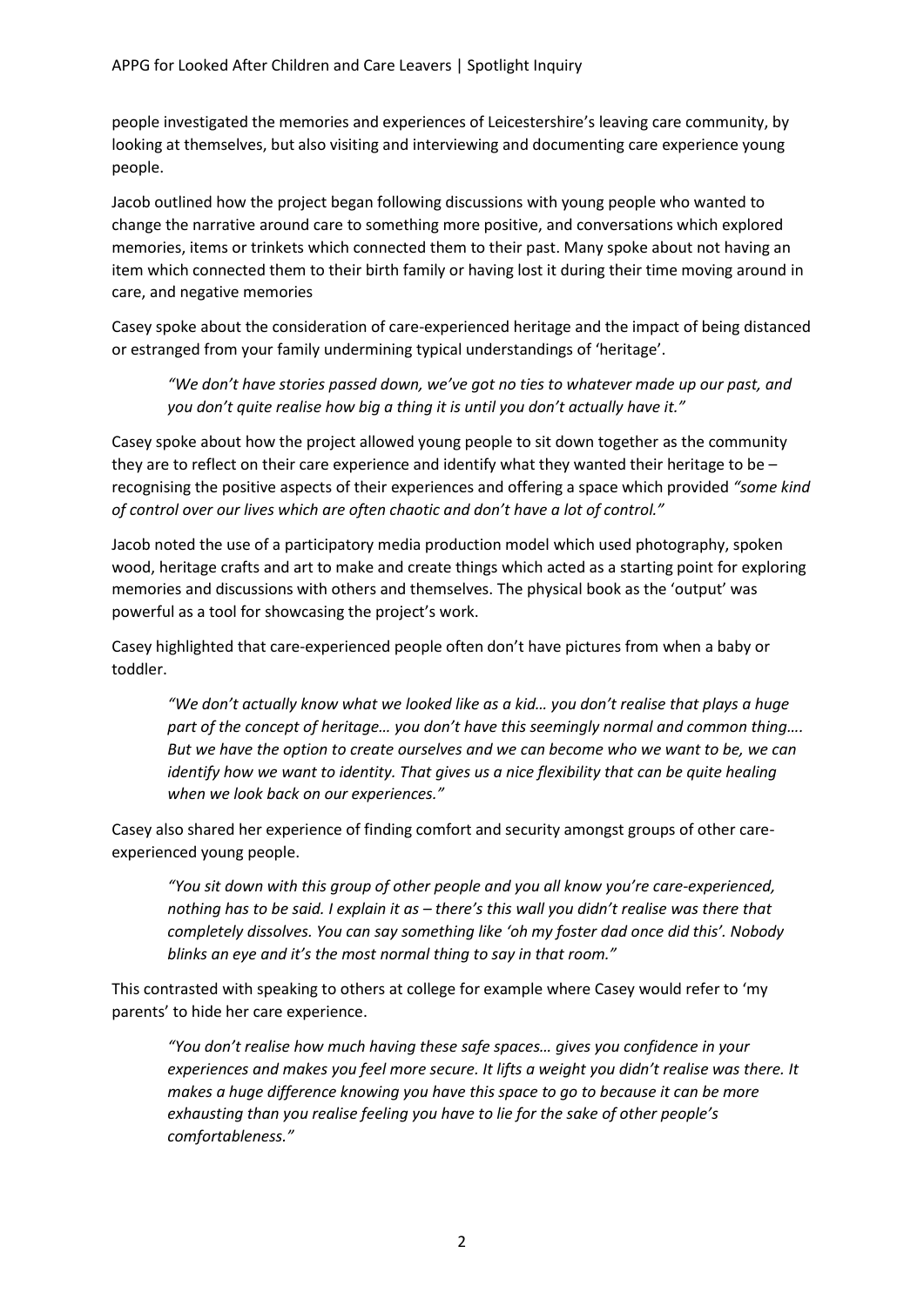To find out more about the project and download a PDF copy of the book, please visit [https://www.leicestershirecares.co.uk/get-help/individuals/young-people/care-experience/taking](https://www.leicestershirecares.co.uk/get-help/individuals/young-people/care-experience/taking-back-our-heritage/)[back-our-heritage/.](https://www.leicestershirecares.co.uk/get-help/individuals/young-people/care-experience/taking-back-our-heritage/)

### **A conversation about care and community**

Daisy Cooper MP chaired an open discussion with attendees for one hour on the Inquiry's theme of care and community, loosely framed around the four key questions below:

- 1. How can experiences of care impact on connections with communities? What are some of the barriers care-experienced young people often face?
- 2. What can be done to support care-experienced young people to feel connected to the communities which matter to them? What are some of the solutions?
- 3. How can wider communities be better supported to understand and respect their careexperienced members?
- 4. How has the Covid-19 pandemic changed community connections for care-experienced young people, and what can we learn from this?

Below are some of the key themes and insights shared by attendees verbally and in the chat. All direct quotations in italics come as spoken or from the chat and are not intentionally assigned to any specific attendee referred to in the accompanying text.

#### **Instability – 'putting down roots'**

Many attendees raised how instability in care – particularly moves in where children are living – make it difficult to 'put down roots' and develop long-term relationships with other young people and adults. There was a clear recognition that time is needed for these relationships to develop, something the care system often doesn't provide young people with enough of before they experience another significant change in their lives. For many, these experiences continued to impact them well into adulthood.

*"Yes, it has made it difficult to put down roots. When you begin to get a sense of community, and build those meaningful relationships and trust within that community, you tend to have to move and uproot. Those who are care experienced and have moved out of local authority search for the sense of stability. Almost like a reset to default. It changed your view of community as your community can become one that is not geographical, but online, or a certain group of people*."

*"Also at the same time, I didn't have a great care life I have a very toxic relationship with my adopted mother. And being moved so much after it broke down it just puts you in a position where you don't know where home is and then as a care leaver it's very difficult to find somewhere to settle."*

*"As we get older we seemingly settle down in one community. When we become settled we build meaningful relationships and trust within a community and our individual sense of community becomes stronger."*

*"Nowhere feels like home usually, it's purely because we've learned not to get too comfortable. We're always prepared to go, and not as willing to create an emotional connection with where we live because it hurts less to leave."*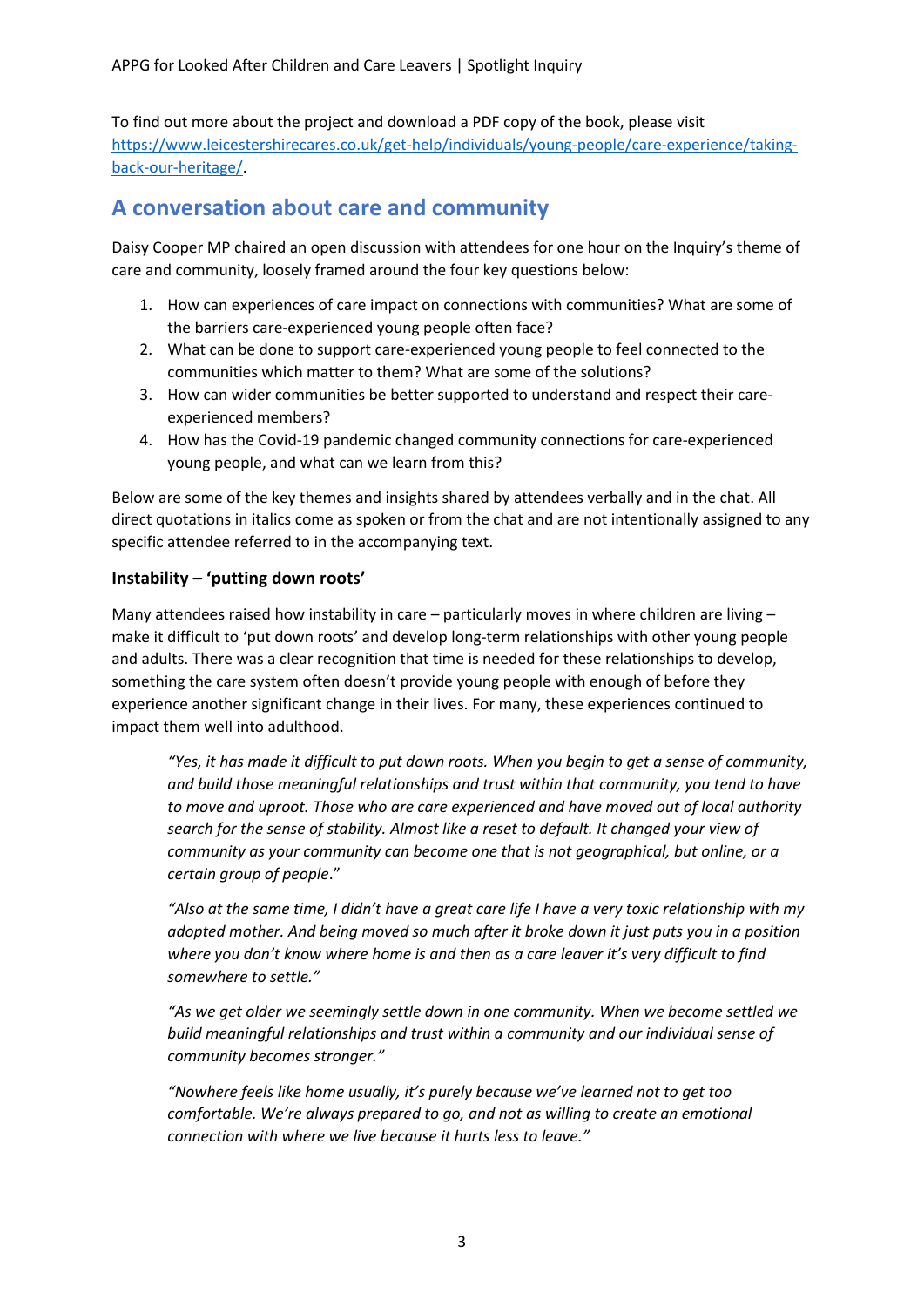*"Nowhere feels like home. If you keep moving us, we're not going to settle. Every time I did move, I never unpacked. I just travelled around in suitcases. Even as a care leaver, it's the feeling you're going to feel… It makes you feel like a parasite. Nobody really wants you."*

Colleagues from Ofsted and local authorities noted the structural issues in the care system which act as 'blockers' and mean that too many young people are placed at long distances from their schools, families and other communities. These included shortages in foster carers and secure children's home places and poor commissioning practices. A local Councillor highlighted how the voices of those placed out of the local area are often lesser-heard in participation and other improvement structures in the local authority.

#### **Returning to 'home' communities**

Developing on the above, one of the key conversations which emerged was around how much the care system did or did not support young people to return to family and 'home' communities where they wanted to, but also respected and strengthened community connections for those who didn't – particularly if they'd lived outside of their local area for some time and felt more comfortable and 'rooted' elsewhere. Attendees noted that many gravitate back to the people and places from before they entered care and (re-)establish their support network from there; there was often a strong 'pull' back to the geographical place of home which professionals weren't often as mindful of for those who have been removed from the boundaries of that particular place. However, this wasn't consistent, and it was important for the system to adapt to what young people wanted.

*"There is a higher probability of disconnection to your community when you're taken in to care, and I think the transition from in care to care leaver needs to place a higher consideration on the reconnection back to your community, whatever that may be… whatever you identify as community."*

*"It's individual based on experiences, we have supported young people who were like you who didn't move towards their families, and some who did, sometimes those who wanted to move back to family often don't get the support to do that, that choice was not always acknowledged by the professionals they are working with."*

*"What's important is making a community no matter where every child goes*… *I'm back in a community where I used to be as a young child and where it all went wrong. I struggle in this community massively. I have friends and family here but there are a lot of people from my past who I don't really want to be near. I found I had a more healthy community where I was when I was in foster care. I had lots of people supporting me and they made it such a nice community to be in. I think community is about where a child is and not where they're going."*

These divergent experiences and some of the inflexibility in the way the system currently operates were particularly apparent around leaving care age, such as in the provision of accommodation and the opportunities within Local Offers for care leavers.

*"One of the problems for care leavers is that in order to obtain accommodation they are told they have to go back to where they came from originally to apply for housing, but often they would prefer to live near their foster carers or where they work! The system needs to change!"*

*"Locally a community 'offer' can be developed so YP can pick or choose the groups/activities they want to get involved in, gaps can be plugged in the offer to cover missing pieces, this*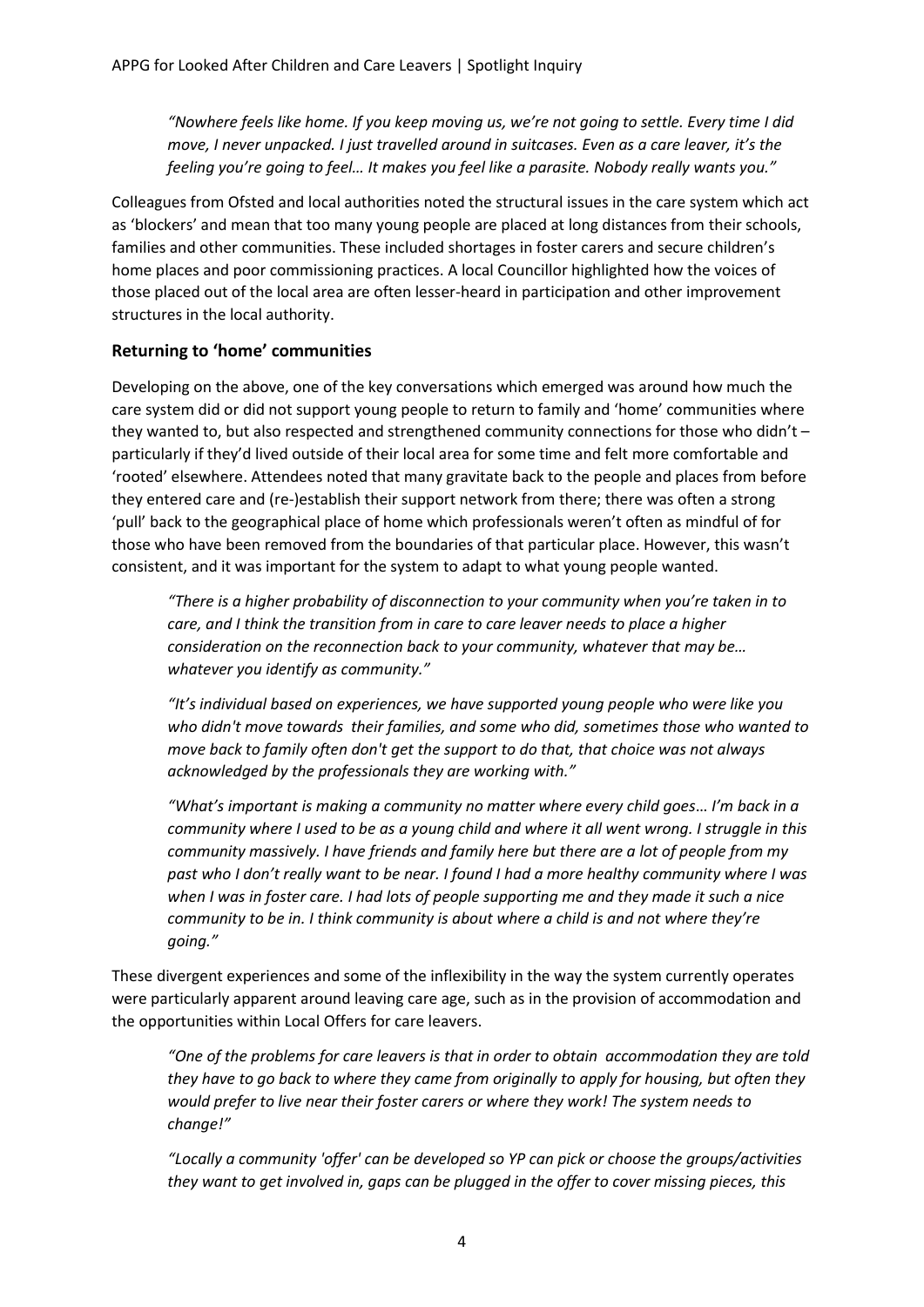*doesn't help if a YP doesn't want to return to the 'placing authority' perhaps more joined up working between LA's and Leaving Care teams would help."*

#### **Community as individual**

Extending on the above, attendees were very clear that community was an individual choice and meant very different things for different people at different times in their lives – the best thing the care system could do was provide the space for young people to better understand the communities which matter to them and help them strengthen these connections, whatever they may be. The policies and processes which make up 'the system' were seen to prevent this.

*"I think at times we try and solve a problem with one answer it's about ensuring we treat young people as individuals, not one size fits all, the word community means different to every young person."*

*"There is an opportunity to decide what your heritage is, who your community are and what you need your community to be."*

*"Sometimes our emotional connections to things can be around place, around people… recognising whatever community means in the context of every care-experienced young person is the best thing we can do as professionals."*

*"Listen to what young people are saying and what they articulate what they understand as their communities where they feel safe or welcome or at home."*

#### **Examples of communities and opportunities**

During the session, we heard of some fantastic examples of wider communities which young people felt connected to whilst in care, and where supportive groups within and outside of the care system had helped to facilitate stronger community connections – such as with religious communities, children in care councils, in workplaces, and through sports teams. In the latter example, a participation lead shared how they had noticed football was a particular hook for unaccompanied asylum-seeking young people living in the area, and so worked with the community foundation attached to the local football club to organise sessions near to where many of them lived. This success led to a football tournament with other local authorities. This provided something local for those young people to be involved with, but also strengthened relationships amongst them too and with others in the local and surrounding areas.

*"Collectively we feel that there is better signposting needed in order to make us aware of events and groups in our local communities, we feel that carers and professionals need a better knowledge of our local areas to help us feel more connected by helping us engage in groups."*

*"I go to church too. Agreed, my church group really is a community. Like I feel that they are there with every problem I have."*

*"We're involved in a children in care council. That is our community. We have a lot of support there and we get help when needed. Without them I don't think I'd be where I am today, community wise. I've made friends through there, done hundreds of activities, worked with loads of people. I've got to experience all of this and have my say. I think every child deserves that who is in care, no matter what community they're in. They need to be part of a group that can help them no matter where they are."*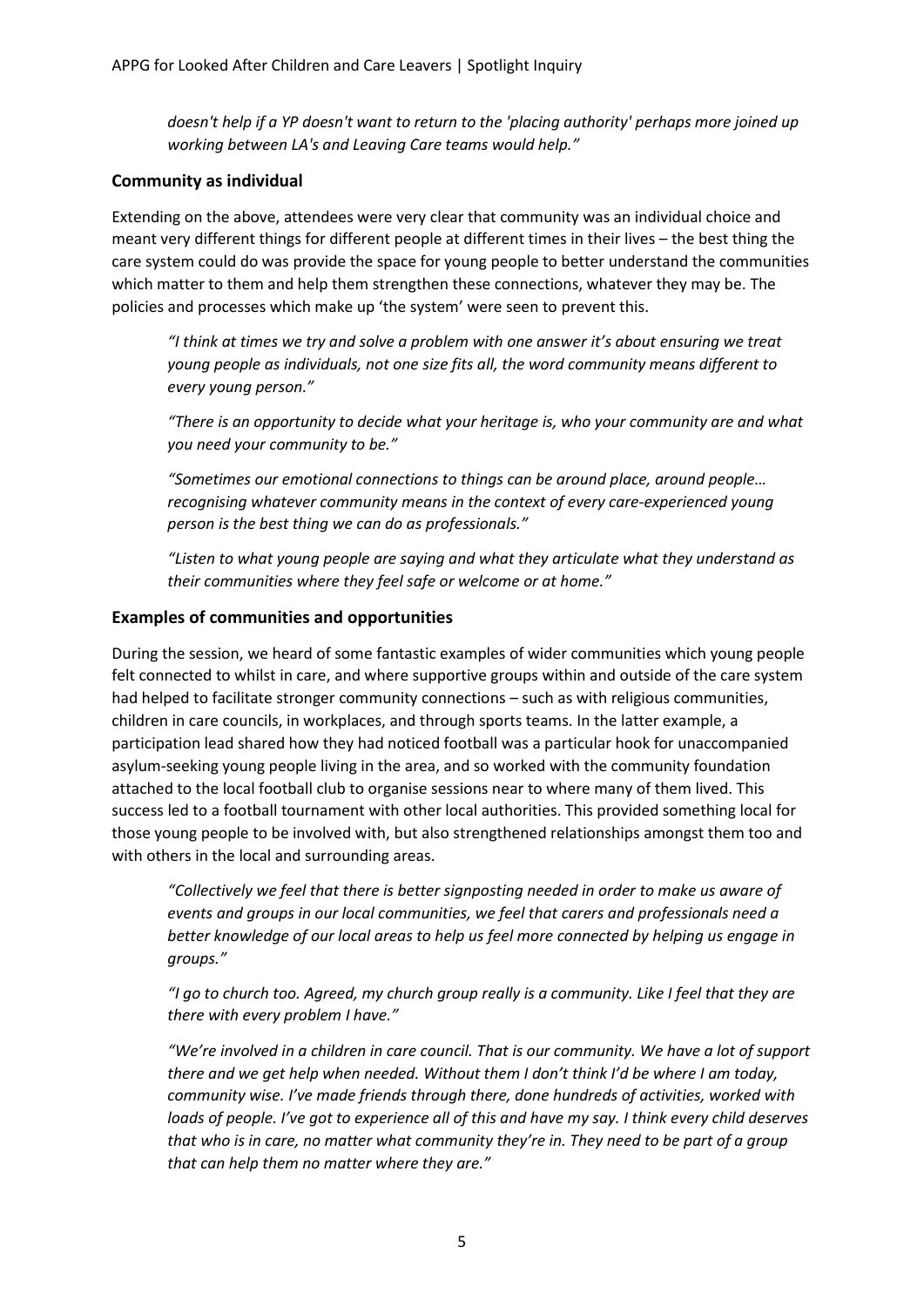*"Work is one of the communities many of us find really important… There's something we can collectively do to help people understand the varied experiences that people in care have had… you won't find more resilient people than our care-experienced people… the commitment to what they're doing will outstrip what you find elsewhere."*

#### **Stigma and societal understanding**

Consistent with previous sessions, widespread stigma was seen as a key barrier to care-experienced young people feeling able to engage with communities beyond the care system. Care-experienced attendees in particular spoke about the feeling of being consistently and repeatedly mischaracterised and how this impacts on a sense of belonging and community.

*"Work needs to be done on the stigma that is attached to care leavers. When anon care experienced person hears or find out that you are care experienced their whole outlook toward you changes."*

*"Because, imagine your whole life as a child trying to explain what a problem is, and 9/10 times we are not believed because of our 'reputation' as a care kids it's very hard because we want to be able to talk to people but we are so scared of being disbelieved."*

*"The label of being a care leaver can act as a barrier to creating and maintaining relationships with peers which contributes to the wider issue of struggling to find a sense of community and belonging."*

*"People need to know some people in care are good. We haven't got just a care label; we've got a young person one too. It's a double barrier."*

*"I'd like them to understand we're not different to anybody else. Just because I have different life experiences that maybe other people my age haven't had, it doesn't mean I'm any less capable of achieving what other people can. I'm no different to anyone else my age and these experiences don't define me, so I don't want to be treated as such."*

*"The media (social, local and national) really doesn't help. I'm sure we've all seen some awful headlines which show care experienced children in a negative light. Everyone needs to challenge that imo."*

*"It seems the wider society view care experienced people the way that 'Tracey Beaker' is portrayed on screen. Care Experienced people do not have enough accurate representation and this leads to negative stereotyping."*

*"If you talk to people 1 on 1, there is understanding, a concern for children who have been brought into care. Then if you talk away from just the individual, if there's going to be a new children's home opened up in an area for example, as divisive or antisocial. For me that dichotomy between people understanding when you talk as an individual vs when you talk as a group of people is a massive challenge for us nationally as a society. We should be helping people to understand the different journeys people go on and the amazing skills they have."*

*"There's something about how do we collectively, and I don't mean as councils, as the NHS, or as government or other bodies, but how do we, as members of communities, help people to open up and understand in the broadest sense why our care-experienced people are incredible and why we should offer them our support."*

#### **Perceptions and trust with professionals in care**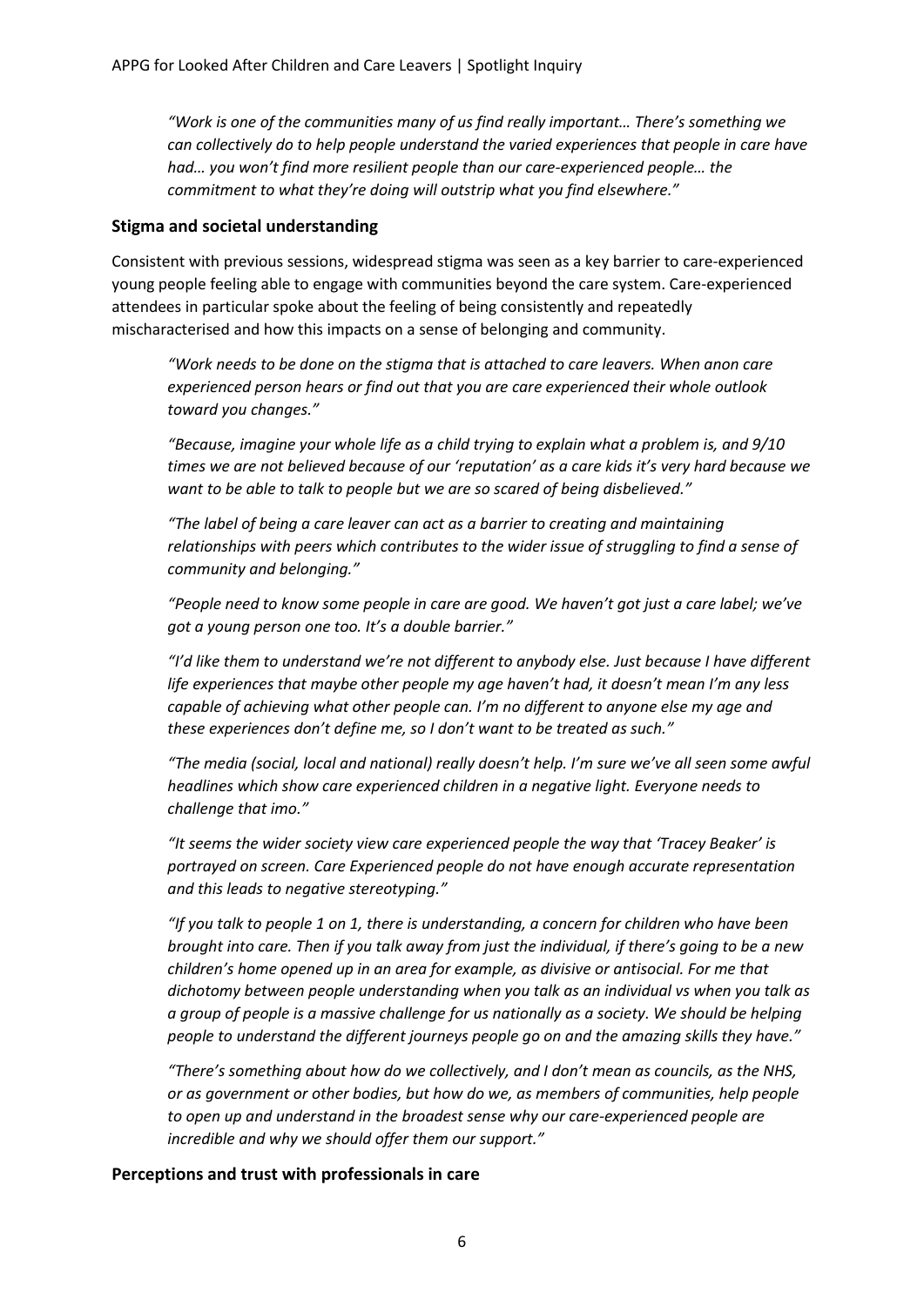Within the 'care system' too, attendees spoke about how negative perceptions from and poor experiences with adult professionals impacted on their ability to trust them, leading to a lack of support with strengthening community connections. Coupled with the stigma they might experience from those in the wider community, this 'double' barrier makes it particularly difficult for young people to have the self-esteem, confidence and trusted relationships to share what support or help they might want.

*"We usually don't open up to the professionals because we get told we're troubled, challenged, a problem, one bad experience can really change our whole prospective on professionals as a whole."*

*"I agree with this. Personally, one bad experience had a knock on effect, and led to subsequent distrust in an entire service."*

*"the stigma of the way adults judge us by our past n not wat positives weve made of our selves and the other one is that social services assume that becoz we were in care we are unable to look after our own kids even tho we learn from our carers and the other positive adults around us plz"*

*"The reason we don't open up to professionals is because we get labelled as 'troubled… challenging behaviour… not listening to rules'. If there wasn't such quick judgement on what we have to say, we'd feel more open to speak. Once you have one bad experience, it ruins it for the rest."*

*"I think part of listening to young people is listening to who they say they want to advocate for them and who they want and trust to speak on their behalf when/if they lack confidence to do so. One example is a child I knew in a children's home who wanted their key worker to attend a meeting for them (they just couldn't manage this themselves) and for the key worker to share what the child wanted. There was real push back against this from those convening the review as it wasn't felt by everyone that the key worker was properly qualified to do this, and there was some concern about conflict of interest. Trust is a real issue."*

*"I think it also comes down to supporting CYP to develop the skills, confidence, meaningful relationships and trust to feel able to share their voices, opinions, thoughts and interests, and to know that these are valued and respected. Sharing these can be intimidating, especially when you know someone has a specific agenda and role."*

A local Councillor noted how it was incumbent on all elected members to listen to what children in care and care leavers are saying, especially as young people often feel they can't open up to people in authority, and asked how they could better get across that they do care passionately and were looking for more to do.

#### **Disclosing care experience in the community**

Linked to the above, Daisy Cooper MP asked how comfortable care-experienced attendees felt sharing their care experience with others, and in what scenarios or with whom this would feel more or less comfortable. Attendees were interested to better understand how to reconcile the need to provide proactive support with the recognition that care-experienced young people often want to be 'young people first' and not 'singled-out' amongst their peers.

*"It seems to be a common thing that we don't necessarily disclose that we are care experienced unless it has some sort of benefit for us. There is a lot of stigma still around care*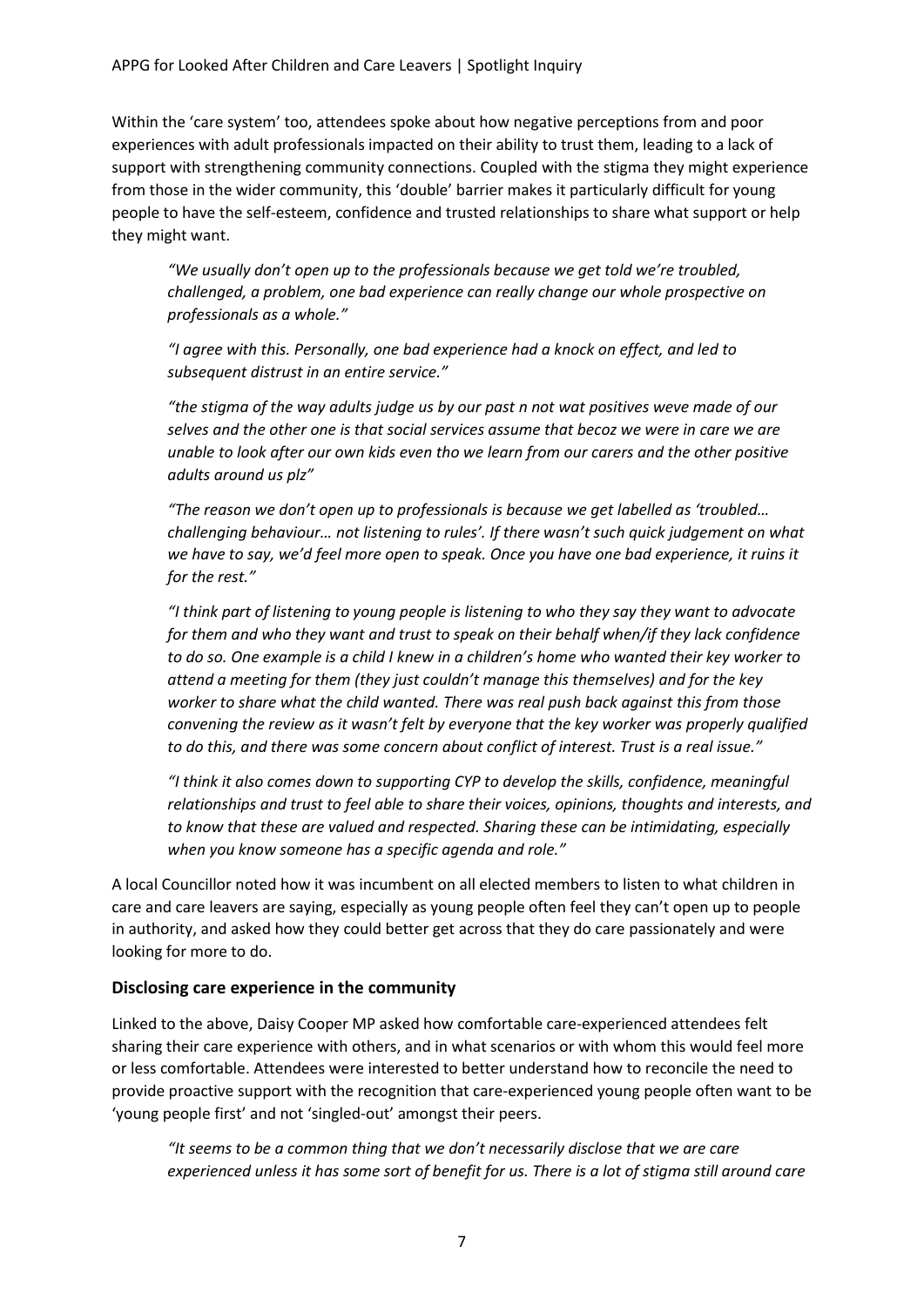*experienced people. People who don't have the experience of care quite often look at you differently and have different expectations of you than what they do of an individual who isn't care experienced."*

*"Personally, I wouldn't tell people I am care experienced unless it would benefit me in any way."*

*"I feel like for me. I don't know if it's the same for anyone else, but I had to grow up very quickly because others are at home with family they can live their lives like how they want to, and I feel I had to grow up very quickly so now that I am grown up it's like I feel I missed out on my childhood."*

*"for me personally I would say depends on who your telling as I wouldn't be comfortable with certain people knowing"*

*"The young people I have spoken to and worked with are all very different. Some have wanted to be open but some have been very closed. Well done the young people who are speaking in such a amazing way."*

*"Going back to the case of offering help.. I think we need to be careful that we aren't 'feeling sorry.. that pity.. a lot of young people say they don't want pity but see me for who I am."*

*"The only time I'd be happy people to know that if it could benefit me in a positive way."*

*"It's important to know there are groups that don't have that negative perception of us. If there are groups like a rotary club that have an offering that's been designed with us in mind, that sort of already takes the first step to say we're a community that are welcoming and we're a community that are wiling to break away from that stereotype and we want to welcome or support care-experienced people."*

#### **Impact of the Covid-19 pandemic**

Finally, attendees shared some of their experiences from the past year around community connections during Covid. Consistent with previous sessions, reflections were mixed around the impacts for young people. Digital connectivity was again highlighted as a problem, both in terms of practical access and the barriers it posed to creating personal relationships. One young attendee noted how they were living in supported accommodation during the first lockdown and found it particularly difficult when they were asked to stay in their rooms as much as possible; this robbed them of their immediate community within their building.

*"Not being able to see people, not being able to engage fully virtually. Inability to communicate properly. A lot of community groups, like youth clubs, LGBTQ+ groups aren't running due to COVID. Actual face to face contact, meetings face to face, get our routines back, regain our sense of purpose, interaction with real people, not just a computer screen."*

*"Same here, we tried really hard to keep our connection digitally, but it wasn't the same and not all our YPs had the equipment to connect."*

*"I have been running a support group on zoom all through the pandemic and have done quizzes silly games etc just to be there for our care experienced young people. We as an outside organisation have provided tablets for some who were isolated also have run the CICC monthly meeting and been available on our whatsapp groups and have learned that the*